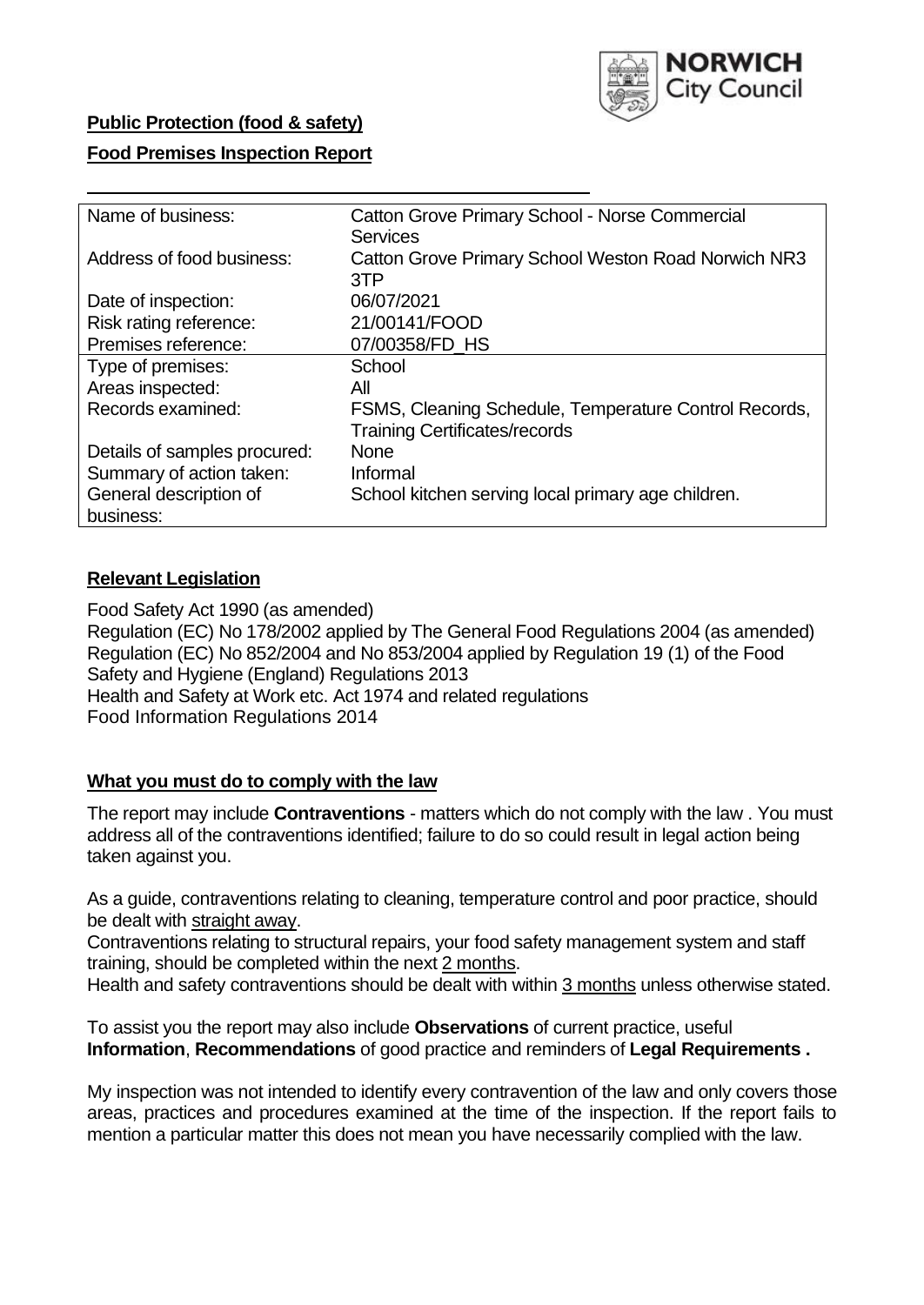# **FOOD SAFETY**

### **How we calculate your Food Hygiene Rating:**

 The food safety section has been divided into the three areas which you are scored against for the hygiene rating: 1. food hygiene and safety procedures, 2. structural requirements and 3. confidence in management/control procedures. Each section begins with a summary of what was observed and the score you have been given. Details of how these scores combine to produce your overall food hygiene rating are shown in the table.

| <b>Compliance Area</b>                     |          |                |                | <b>You Score</b> |                |    |           |    |                |  |  |
|--------------------------------------------|----------|----------------|----------------|------------------|----------------|----|-----------|----|----------------|--|--|
| <b>Food Hygiene and Safety</b>             |          |                | 0              | 5.               | 10             | 15 | 20        | 25 |                |  |  |
| <b>Structure and Cleaning</b>              |          |                | $\overline{0}$ | 5                | 10             | 15 | 20        | 25 |                |  |  |
| Confidence in management & control systems |          |                | $\bf{0}$       | 5                | 10             | 15 | 20        | 30 |                |  |  |
|                                            |          |                |                |                  |                |    |           |    |                |  |  |
| <b>Your Total score</b>                    | $0 - 15$ | 20             | $25 - 30$      |                  | $35 - 40$      |    | $45 - 50$ |    | > 50           |  |  |
| <b>Your Worst score</b>                    | 5        | 10             | 10             |                  | 15             |    | 20        |    |                |  |  |
|                                            |          |                |                |                  |                |    |           |    |                |  |  |
| <b>Your Rating is</b>                      | 5        | $\overline{4}$ | 3              |                  | $\overline{2}$ |    |           |    | $\overline{0}$ |  |  |

Your Food Hygiene Rating is 5 - a very good standard



# **1. Food Hygiene and Safety**

 requirements. You have safe food handling practices and procedures and all the Food Hygiene standards are excellent. You demonstrated full compliance with legal necessary control measures to prevent cross-contamination are in place. **(Score 0)** 

### Contamination risks

**Observation** I was pleased to see you were able to demonstrate effective controls to prevent cross-contamination.

### Hand-washing

**Observation** I was pleased to see hand washing was well managed.

### **2. Structure and Cleaning**

The structure facilities and standard of cleaning and maintenance are all of a good standard and only minor repairs and/or improvements are required. Pest control and waste disposal provisions are adequate. The minor contraventions require your attention. **(Score 5)** 

Pest Control